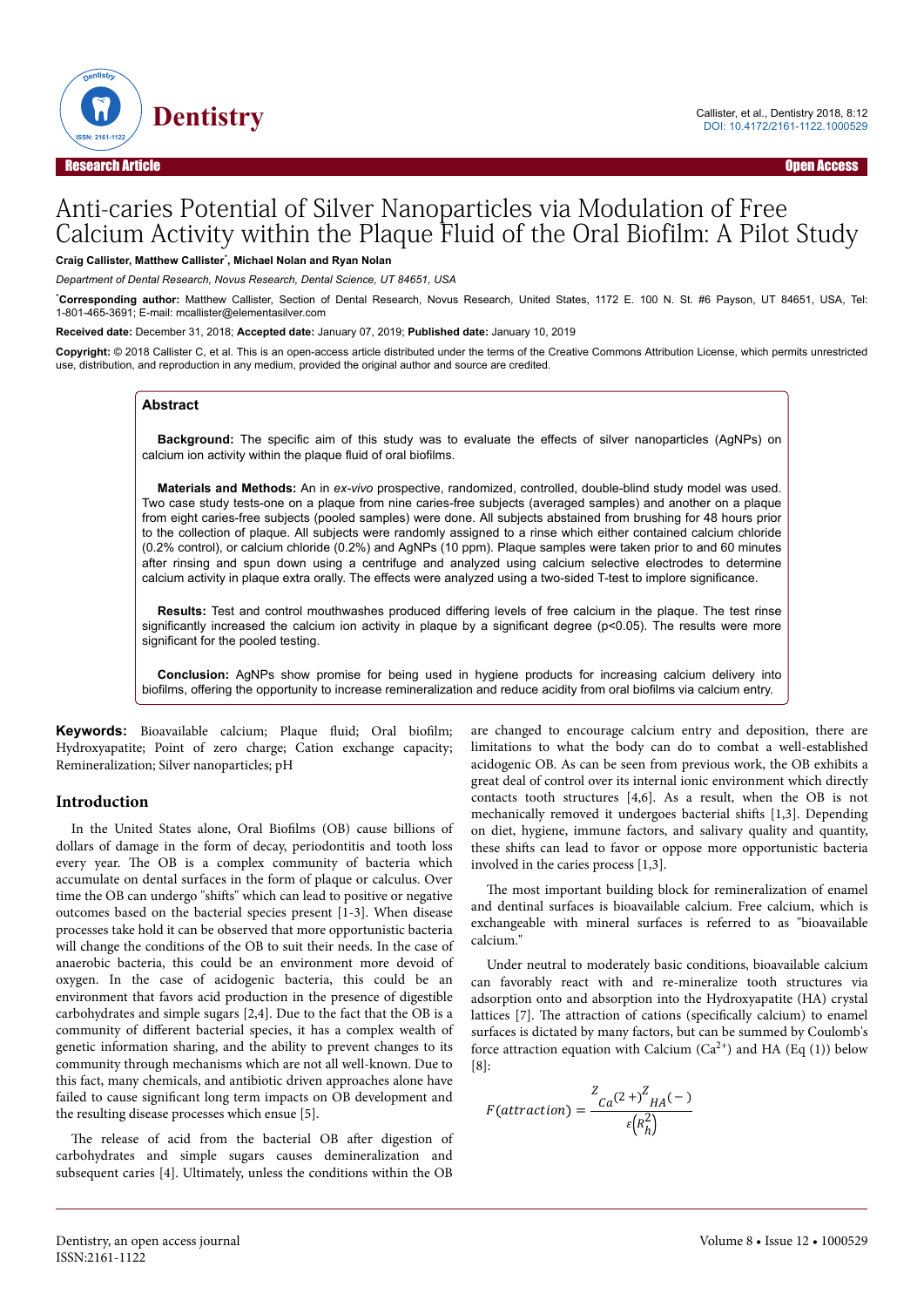

Figure 1(a): Depiction of the pH dependency of HA surface charge via a stern layer model. Нis model emphasizes cation surface attraction is pH dependent, as increases in pH yield more negative HA surfaces. This increase in negative surface charge attracts more calcium ions, leading to remineralization.

As can be noted by Coulombs law (Equation 1-1) [8], when pH goes above the Point of Zero Charge (PZC) the force equation directly favors the attraction of positively charged calcium ions onto enamel HA surfaces which are more negatively charged due to saturation with hydroxyl anions (Figure 1(a)) [9,10]. As the pH of the plaque fluid increases, the net charge of HA becomes more negative. Most sources agree that in the presence of sodium chloride >0.01 M, the PZC of HA is 7.6. However, it can be noted that the PCZ of enamel can be lower and varies. Нerefore, above a pH of 7.0, and ideally in a range of 7.4-7.6 highly favours calcium attraction, leading to calcium ion adsorption and absorption with subsequent remineralization [9,10]. Plaque fluid is frequently cited as having above 0.01 M NaCl, making this pH range an excellent approximation and agrees with clinical findings [6,10]. Due to plaque fluids constant contact with tooth structure and its impact on enamel dissolution, it is critical to modulate the calcium and subsequent pH in this fluid for remineralization to occur [9,11]. As the pH of the contacting solution increases, the surface charge of HA becomes more net negative from hydroxyl anion saturation. Нis enhances the remineralization cycle via adsorption and absorption of calcium. Нis model can be explained using the guoy-chapman modified stern model which dictates how charge based mineral surfaces can attract anions or cations based off of the combination of structural and pH based charge influences [9,10]. It can be noted that increasing pH levels and bioavailable calcium ions in plaque fluid is critical to the prevention of oral disease pathways [11].

Therefore, being able to increase the amount of bioavailable calcium in the OB is greatly valued due to its remineralization potential.

Although the lattice backbone of HA crystals is primarily composed of phosphate, an active portion of the mineral is the external charge fixed calcium layer, which in the extension of the gouy-chapman ionic mineral model is called the "stern layer"[9]. Нe externally positively charged stern layer serves as an interactive platform and reservoir for this type of mineral exchange via adsorption [9,12,13]. Bioavailable "free" calcium is also valued for its effect as a buffer, as well as ensuring the DS (Degree of saturation) is maintained from an external source instead of from dissolution of tooth structure [6,11]. Ultimately without bio-available calcium, remineralization is a chemical impossibility [4,7,12].

It should be noted that previous work points out the value of bioavailable calcium and its effects on Biofilm cariogenicity. Margolis and Moreno, notes that bound calcium can account for up to 50%-75% of the calcium present in plaque [6]. Although this calcium has integrated into plaque and can no longer participate in direct reactions with tooth structures, it can still be considered a reservoir for calcium during acid attacks. It is possible to suggest that bound calcium deposits occur more readily in areas where the diffuse layer has become dehydrated or "collapsed", due to lack of oral saliva, or from localized periods of dry mouth. It could also be suggested that prevention of this collapse could induce a larger portion of the stern layer surrounding enamel surfaces to contain higher proportions of free calcium, but this remains theoretical in nature [12-14]. Because of this bound calcium it does not serve as a primary deterrent for prevention of acid attacks in the OB [4] but can be a reservoir for future release of calcium during acid attacks, when the pH of the biofilm is lowered. Should there be an increase in free calcium where acid attacks are prevalent, cariogenicity could be more easily controlled and biofeedback could be induced for bacterial species to promote the release of calcium ions [15]. Нis release could induce higher pH/Ca2+ environments (where  $Ca^{2+}$  indicates free ion calcium activity  $[Ca^{2+}]$ ) [4]. For this reason, agents which can be used to deliver more free calcium directly to the OB would be of great scientific interest for potential caries prevention.

When an enamel crystal is depleted of its external charged stern layer and experiences too much damage to its phosphate backbone, remineralization attempts become more difficult [16,17]. This is especially true in cases of infected dentin-where remineralization cannot occur due to the loss of phosphate backbone, HA crystals, and collagen networks [16,17]. Нis can be due to ion competition and substitution-usually with carbonate ions, pH-based lattice charge repulsion, and the limited bioavailability of various minerals in saliva also affects remineralization  $[13,16]$ . Remineralization approaches that have tried to incorporate calcium and phosphate together have the challenge of the low solubility of calcium phosphate salts, and interference from fluoride ions-especially in aqueous applications. Нis is likely due to the fact that phosphate groups have a high affinity for calcium ions in solution, thus preventing full dissociation and solubility [11]. Нis can limit the potential for use of calcium phosphates in aqueous dentrifices, which may precipitate prior to reaching tooth structures. However, incorporation of calcium salts can still be used as viable alternatives to maintain a degree of saturation in dental plaque for the purposes of remineralization, as well as buffering agents [18]. As the solubility equilibria approach a higher pH, dependence on phosphate is lowered to maintain a degree of saturation due to excess calcium and hydroxyl groups [11].

Many researchers have theorized the composition of the OB and how it controls its internal ionic environment. As has been previously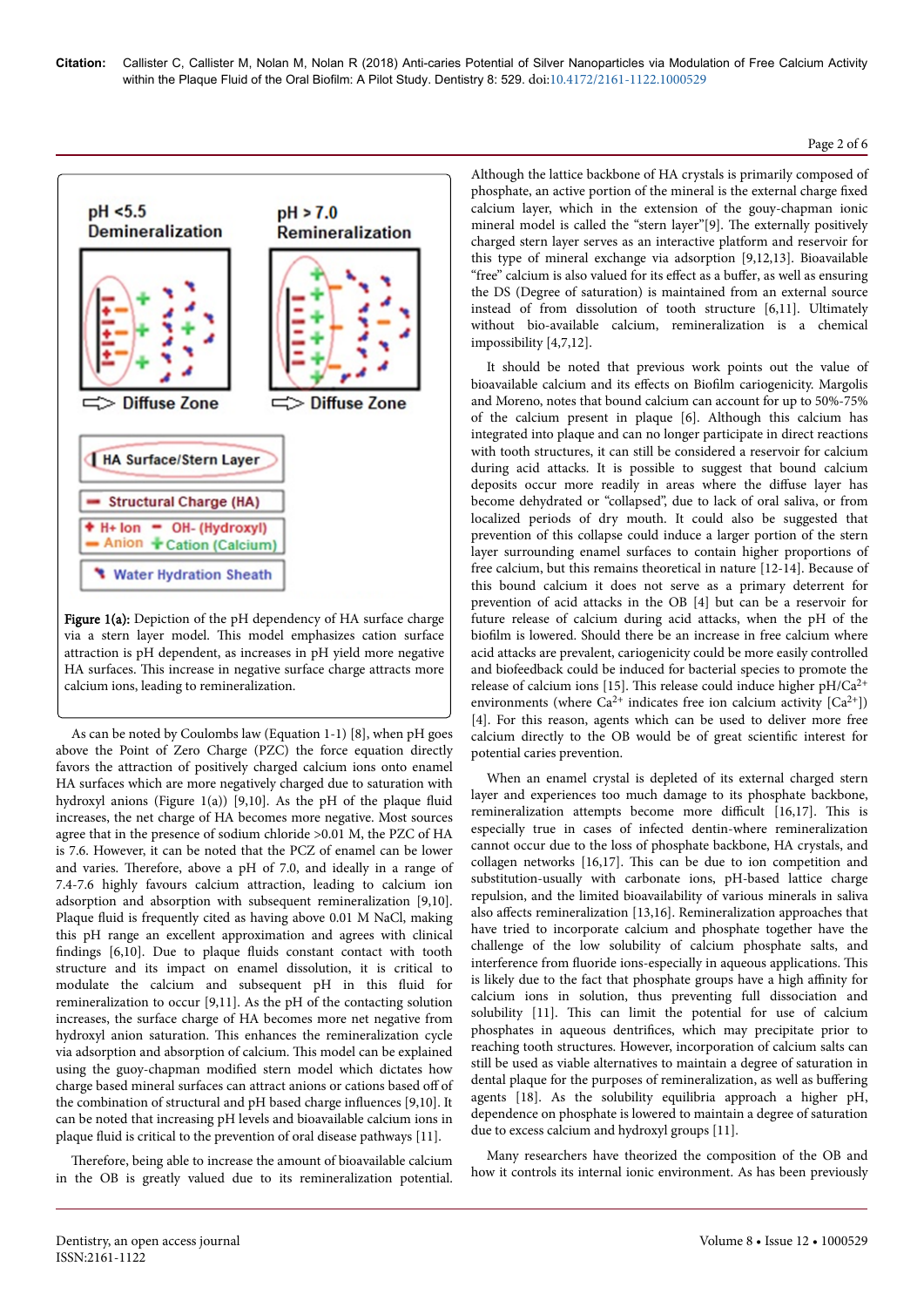established in the literature, the OB contains many theoretical microchannels which control the internal and external ionic exchange between the two liquid mediums: plaque fluid and saliva [4,6]. Due to plaque fluid having a much higher flux in pH than saliva, neutralization of plaque fluid is critical in deterring extended periods of acidic demineralization [11]. Нe composition and structure of the OB, as well as the chemical nature of saliva and plaque fluid, play large roles in the caries process [4,11]. One of the largest factors involved in the remineralization process of enamel surfaces involves having free calcium available for the enamel to utilize as building blocks for demineralized areas [4,18]. Although more research needs to be done, the cariogenic OB has developed methods to deter external ions such as calcium from freely entering and exchanging into the plaque fluid of the OB, which directly contacts the enamel surfaces [4,19]. Cariogenic species have also been noted to be more tolerant to release of calcium ions, especially in low pH environments [19]. Due to the difficult nature of free ion diffusion into the plaque fluid of the OB, alternative methods of improving this gradient will be discussed.

#### The challenge of bioavailability: Ion gradients

Ion gradients in the Oral cavity are complex and present multiple barriers of entry into the OB for ions and dissolved minerals. As can be illustrated in Figure  $1(b)$ , the ion gradients which control the diffusion of calcium, and other species of interest into the OB are as follows:

1) Salivary bioavailability and diffusion into Exopolysaccharide Slime Layer (EPS Matrix)

2) Internal biofilm and plaque fluid

3) Salivary pellicle, and Enamel surfaces (bacterial attachment, and ion competition for enamel surfaces)

These ion gradients can prevent ions of interest, such as calcium from being bioavailable to exchange at mineral surfaces where demineralization has occurred. Нus, improving the equilibrium and competition of desired mineral species past these gradients can greatly decrease the rate of potential demineralization and undesirable substitution occurring at enamel surfaces.

Saliva is the first gradient which soluble species must enter. It should be noted that depending on the consistency (quantity and quality) of saliva, the difficulty of mineral entry and diffusion into saliva may pose a significant challenge to the bioavailability of minerals which come into contact with enamel surfaces and diffuse into the OB [20]. Despite saliva being in contact with the external portion of the OB, diffusion of ions and dissolved mineral species into the OB appears highly controlled [4,6]. It can be considered that this is because the OB contains micro fluid channels and exogenous proteins which can bind to and slow the entry and diffusion of various mineral species into the plaque fluid of the OB where acid attacks are prevalent [4,19,20]. Нis external portion commonly referred to as the exopolysaccharide slime layer or EPS controls the entry of ions into the plaque fluid of the OB which is the extracellular fluid in direct contact with tooth surfaces. Due to the isolated nature of the OB, the ionic content of the plaque fluid which contacts tooth surfaces directly has its own separate gradient for dissolved mineral species which can further discourage free calcium bioavailability [4,20].



It has been hypothesized for some time that the plaque fluid of the OB is saturated with free calcium [4]. However, under acidic conditions (pH<5.5), the source of this free calcium is likely mainly derived from enamel and dentinal breakdown [11]. This is subsequently deleterious as the surface charge of the enamel under acidic conditions becomes more positive and can deter free calcium from favorably returning to promote remineralization [13]. This process is well understood and is known as Cation Exchange Capacity (CEC). When the CEC of a mineral surface increases, free calcium exchange, and deposition at HA surfaces also increases [9,13]. Нis is seen under more basic conditions (pH>7) and can be illustrated in Figure 1(a) with a stern based charge model [9]. As the pH Increases within the plaque fluid of the OB, the surface charge of the enamel surfaces becomes more negative, allowing for higher free calcium exchange and integration onto the existing HA lattices [9,13,21,22]. This free calcium could also serve in a buffering capacity for future acid attacks [11].

Although many antibacterial agents have been highly relied upon to help aid against OB formation, the OB still remains a large problem. Even though topical antibacterial agents cannot remove or destroy a biofilm, they may be able to cause positive bacterial shifts back to less cariogenic bacteria by applying external pressure to biofilms during growth and colonization phases [23-25]. It is also possible that certain biofilm penetrants may increase the entry of other ions into the OB in a synergistic manner allowing increased exchange and calcium ion bioavailability within the plaque fluid of the OB. However, the usefulness of a biofilm penetrant largely depends on its required concentration for use, pH, biocompatibility with human cells and potential side effects. In contrast to AgNPs, chlorhexidine gluconate has shown to potentially interfere with calcium and fluoride activity, especially at enamel surfaces: Нis makes it a less desirable choice for aiding in HA remineralization pathways [21].

By promoting shifts to bacteria which lack acidogenic potential on oral tissues, these material properties could yield conditions in which the OB could support improved calcium exchange onto tooth structures as well as keeping conditions within the biofilm less prone to cariogenic activity [19,26]. Biofilm penetrants which are small in size, do not impede calcium exchange, are stable under neutral to moderately basic conditions and are biocompatible with human tissues are ideal for this purpose.

Despite the well documented antibacterial properties of AgNPs, alternative properties of this interesting material have not been well explored [26]. It is the aim of this pilot study to evaluate whether or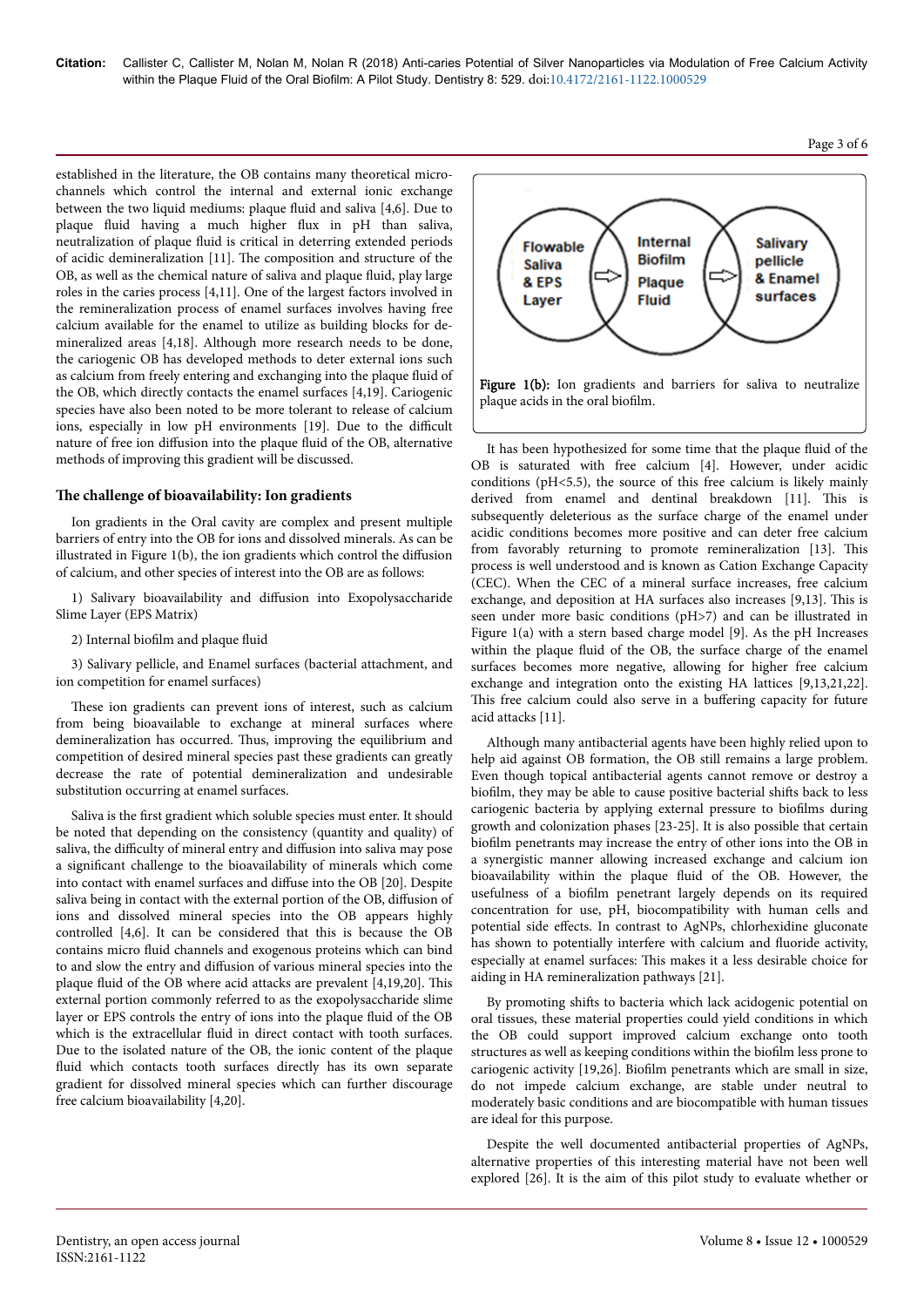#### Page 4 of 6

not AgNPs can be used as biofilm penetrants to directly increase free calcium activity within the OB under neutral to moderately basic conditions. If the use of AgNPs shows an increase in free calcium activity within the OB the possibilities for new synergistic remineralization pathways exist. Нis could also yield promising new alternatives and materials which are designed to reduce OB cariogenicity, and improve calcium bioavailability and exchange within the plaque fluid of the OB.

# **Material and Methods**

# **Study design**

This was a prospective, randomized, controlled, double-blinded case study. All participants provided written informed consent prior to study initiation.

# **Subjects**

All subjects were patients of the practice (Mountain view dental). No recruitment methods were used. 5 male subjects and 4 female subjects were used for the first trial. For the second trial, 4 males and 4 females were used. Нeir ages ranged from 10-41 (mean age of 19).

#### **Inclusion criteria**

- All subjects have had a recent dental check-up and cleaning within the last 4-6 weeks
- Healthy hard and soft tissues based on a recent clinical exam

#### **Exclusion criteria**

- The recent history of caries (the Last check-up showed untreated caries)
- Presence of periodontal disease
- Any allergies to personal care, or cosmetic products
- Any medical condition requiring pre-medication prior to dental procedures
- Diminished immunity
- Reported poor wound healing or systemic diseases
- Hepatitis, HIV, ulcer forming diseases, abscesses, granulomas, or severe gingivitis or periodontitis
- Use of antibiotics within the last 3 months
- Tobacco use, smoking
- Pregnant or lactating

# **Clinical case protocol**

In order to test the hypothesis that biofilm penetrants can be used to increase the bioavailability and surface exchange of calcium ions within the OB, an accepted procedural method for testing the biofilm plaque fluids was needed. Нis method was replicated from previous studies done by Vogel et al. This method has been shown to be effective for analyzing ionic activities of various ions within the plaque biofilm and is highly replicable. Activity is the measure of "active" free ions in solution and is used to determine how much bio-available free calcium is present in the plaque fluid of the OB for reactions with tooth surfaces. Нe higher the activity measured, the more free calcium is present. All subjects provided written informed consent and agreed to be a part of the case study prior to initiation. All subjects abstained

from brushing and flossing 48 hours prior to the case study and fasted the night before this study. Two plaque samples were taken for each patient using a plastic instrument. Нe two samples were taken including a baseline sample and a sample taken 60 minutes after rinsing. Two trials were performed. Нe first trial tested each individual's pre and post-rinse samples, and shows averaged data. Нe second trial tested pre and post-rinse pooled samples from multiple individuals. It can be noted that due to limitations of current microelectrodes, that individual plaque samples pose much more difficult to produce stable readings, and thus are more prone to error. Нis is largely due to the fact that the sample sizes are so small, that subsequent low plaque fluid volumes were difficult to test. It can be recommended that larger pooled sample sizes are far more reliable and produce a very low error in comparison as seen in trial #2.

In this case study, two rinses were made. Rinse A was a control rinse and contained 0.2% of Calcium Chloride, and rinse B was an experimental rinse and contained 0.2% of Calcium Chloride in addition to 10 ppm of Silver Nanoparticles (average diameter of <10 nm> capped with a proprietary polysaccharide). Both rinses were tested at a pH of 7.2. Нe Nanoparticles were provided from the Center for Advanced materials processing from Clarkson University, NY, and diluted down for the purpose of the study.

Both rinses were made from the same base solution and verified to have the same mV reading upon insertion of the Calcium electrode in order to show that AgNPs at the specified size, pH and concentration used did not result in any interference of results from the readings taken. All subjects were randomly assigned to a rinse and asked to rinse for 60 seconds after a baseline sample was taken. All participants chosen were caries free. Two trials were done. Only one practitioner had access to the sample lots. Otherwise, all investigators and subjects were blinded with regard to the mouth rinse sample application. Subjects only had to come for one visit for the case study and were told not to use any hygiene measures for 48 hours prior including rinsing, brushing, flossing and chewing gum. All participants were sent home with instructions on what do and abstained from hygiene prior to testing. At the visit, and 24 hours after, all subjects were questioned about adverse effects of any products. A 24-hour emergency line was provided to all subjects in case of emergency. No adverse events were reported.

Trial#1 was done with nine qualifying caries-free individuals whose before and after samples were centrifuged and analyzed separately. Trial #2 was done with 8 qualifying caries-free individuals whose initial and post-rinse plaque samples were pooled into four microcentrifuge tubes. This case study was modeled off of Vogel et al., whereby plaque samples were collected and immediately placed under mineral oil, centrifuged at 14,000 RPM for 15 minutes at 5 degrees C and tested shortly after. A Microelectrode (KWIK-CAL2) and subsequent reference electrode from World Precision instruments were used to test samples directly for the activity of calcium  $(Ca^{2+})$ . Calibrations of the electrode were done in accordance with the manufacturer's recommendations and all samples were analyzed immediately and kept at the same temperature (5 degrees Celsius) to avoid error. After analysis, samples were disposed of.

# **Data Analysis**

The difference between endpoint and baseline data values was determined for each participant using a 2-sided T-test for significance.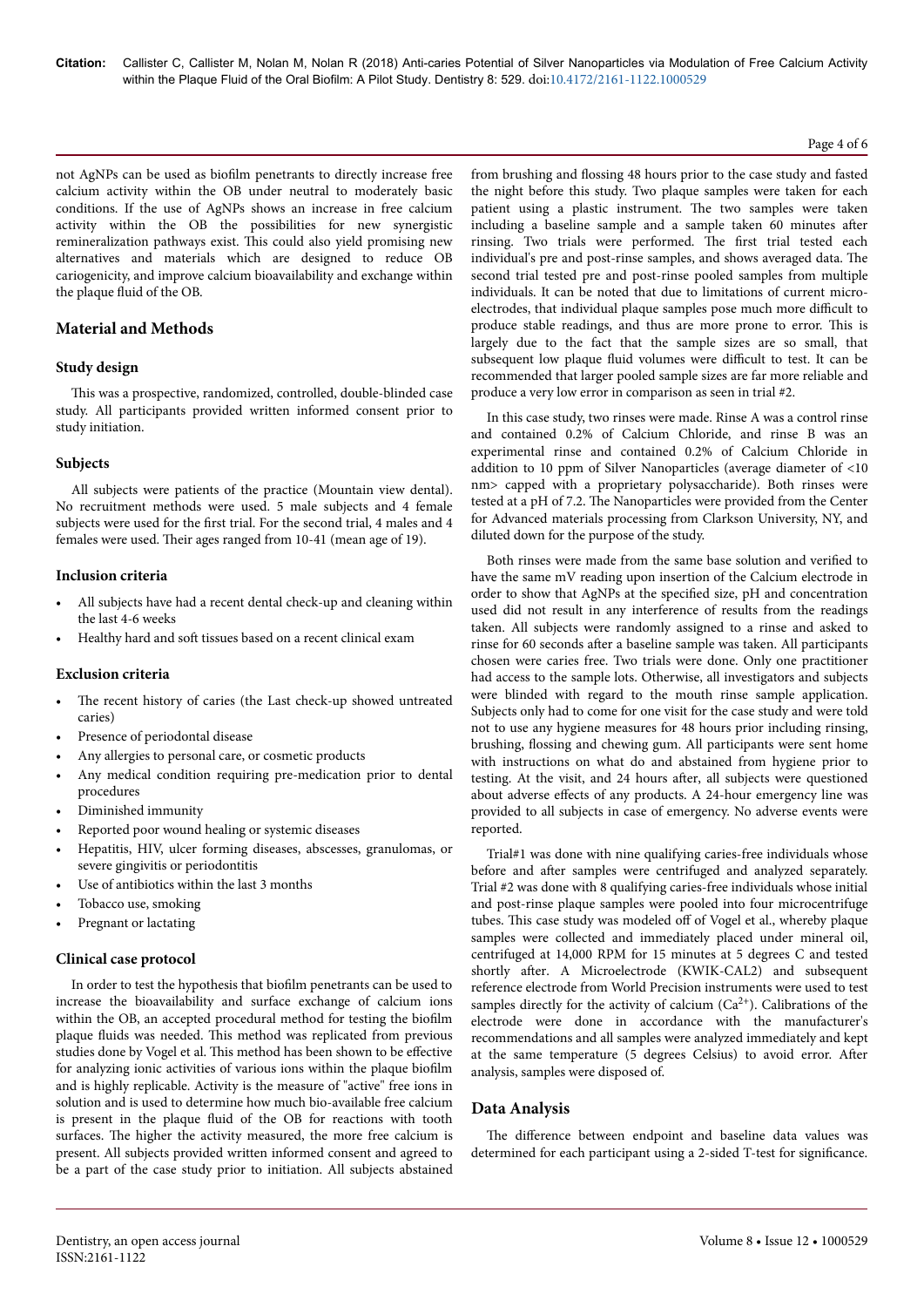Page 5 of 6

The calcium values obtained from electrodes used extra orally were taken for the test and control rinses.



Figure 2(a): Mean% increase in calcium activity (average of individual plaque samples): control rinse vs nanosilver+calcium test rinse.



# **Results**

The two trials primary differences revolved around plaque sample sizes. In previous studies, it has been noted that due to the limitations with micro-electrodes and small fluid volumes from plaque samples, that pooling samples is a more effective method of obtaining more precise and accurate results with less error. All samples taken were tested individually (Trial #1) and in a pooled format (Trial #2). All readings were taken in triplicate. It was noted that although results in Trial #1 showed ( $p<0.10$ ), that the margin of error in Trial #2 was far lower and statistically significant (p<0.05) due to the consistency and stability of the microelectrode readings from larger sample sizes. Both trials showed important findings, but for purposes of maintaining the highest significance, the discussion will focus on trial #2 which had pooled plaque samples.

As can be noted in Figure 2(a) and 2(b), the results from the experiment showed significant increases in free calcium activity in the plaque fluid of the plaque biofilm. Нe experimental rinse (Rinse B) showed a 4.6 times increase in free calcium activity  $(p<0.05)$  when compared to the increase from the control (Rinse A), which contained the same amount of calcium chloride but did not have silver nanoparticles. It can be hypothesized that this large increase is due to the breakdown of micro-channels in the EPS slime layer which the OB utilizes to control the net ionic flow of ions.

# **Discussion**

As can be noted from the results, it is clear that AgNPs are a very promising material which can potentiate the bioactivity and exchange of Calcium Ions in the plaque fluid of the OB. It is warranted that a larger scale study should be done in order to verify the extent of its effects on calcium activity within the OB. It can be noted that increased formulary optimization could also occur if the form of calcium salt is changed, which was not analyzed in this case study. As different salts should be trialed, it is important that the combination of silver nanoparticles and calcium salts do not cause interference or instability with one another, especially over long periods.

It can be noted that forms of calcium that produce moderately basic solutions (pH=7.0-8.0) would be ideal for remineralization. It has been noted that the synthesized nanoparticles were highly salt stable, and agglomeration was not observed during the experiment. In the future, highly stable Silver nanoparticles which remain stable in the presence of high salt, osmolyte concentrations, and in a wide pH range could be extremely useful for dental applications, as their increased stability could result in more predictable use for long term delivery and use for hygiene applications.

Under conditions of a stable moderately basic solution with low to moderate salt ratios, further increases in calcium ion bioavailability and remineralization potential could be achieved. Нis can significantly alter the ability of the OB over time to undergo negative shifting and can prevent the ultimate release and subsequent neutralization of acidic constituents that damage tooth structures. Promotion of an increased pH, alongside a higher bioavailability of calcium ions with the OB, can lead to the substantial potential for remineralization through a high CEC and low interference from acidic ions for surface sites [13,18].

# **Conclusion**

With the advent of new technological advances, material sciences have expanded dramatically. Silver nanoparticles have seen wide applications throughout industry and will serve as a key starting point for potential use against oral biofilms [26]. While oral hygiene regimens have remained the same for some time, the OB continues to evolve and develop ways to combat the natural defense mechanisms the body utilizes to prevent decay.

Although this is a pilot study, which will need to be repeated on a larger scale to make systemic conclusions, the concept that AgNPs can be utilized as a biofilm penetrant to alter the gradients of the external OB and allow larger influxes of calcium ions proves to be a very relevant finding for potential use. AgNPs are not only larger than the calcium ions but are not as attracted to Enamel surface sites due to their like charge at neutral to basic conditions. Compared to chlorhexidine, which has been shown to bind to enamel surfaces and potentially deter calcium and fluoride absorption [21], AgNPs have the potential to promote a non-competitive environment for free calcium ions to deposit onto enamel surface sites [11]. Such a combination should be studied more extensively and has been shown in this pilot study to drastically improve the activity of free calcium ions within the